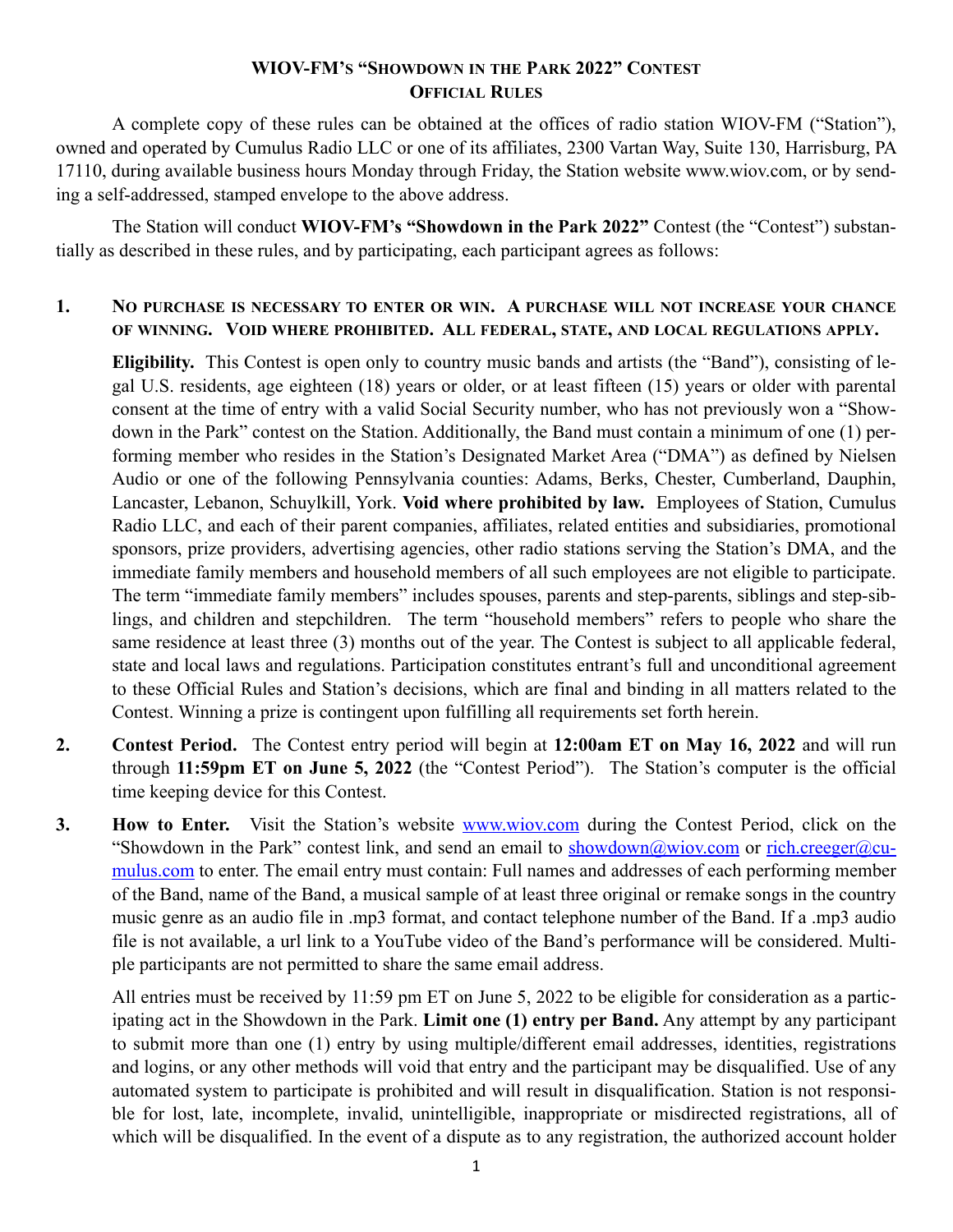of the email address used to register will be deemed to be the participant. The "authorized account holder" is the natural person assigned the telephone number by the wireless carrier or an email address by an Internet access provider, online service provider or other organization responsible for assigning email addresses for the domain associated with the submitted address. Potential winner may be required to show proof of being the authorized account holder. All entries become the sole and exclusive property of Station and will not be returned. Station reserves the right to contact Entrants and all other individuals whose email address is submitted as part of this promotion.

- **4. Finalists Selection.** On or about 8:00am ET on June 13, 2022, Station will select up to ten (10) entries to compete in the Showdown in the Park. The Station in its sole discretion, will determine the entries who will be deemed finalists. Entries will be judged by Station employees based on musicianship, sound quality, and overall performance. The selected Entrants will be contacted using the email address and/or telephone number provided with the entry and invited to perform at the live event (subject to verification of eligibility and compliance with the terms of these rules). Station's decisions as to the administration and operation of the Contest and the selection of the potential winner are final and binding in all matters related to the Contest. Failure to respond to the initial verification contact within three (3) days of notification will result in disqualification. Finalists must be present and perform in-person during the Showdown in the Park event during their designated time-slot on June 24, 2022 to be considered for the prize.
- **5. Live Event Winner Selection.** On or about **6:00 p.m. ET on June 24, 2022**, Station will give each finalist Band the opportunity to perform a fifteen minute set onstage at the New Holland Community Memorial Park, 400 East Jackson Street, New Holland, PA 17557. The order and time-slot for each Band performance will be determined at random by the Station. At the conclusion of all qualified performances during the live event, the Station will select one (1) entry for the Grand Prize as voted on by a panel of independent judges attending the event invited by the Station. Judges will rate the performances in the following categories: Musicianship, Stage Presence, Audience Response, Sound Quality, Band Attitude-Enthusiasm-Personality, and Overall Performance on a scale of 1 to 10 in each category. The finalist with the highest score, determined by totaling each judge's score in every category, will be declared the winner. In the result of a tie, the winner will be determined by coin flip conducted by the Station. Any Entrants, unable to perform or failure to have all members of the Band able to perform on the assigned date, time and event will be disqualified from further participation in this Contest. The winning Entrant will be contacted using the email address and/or telephone number provided with the entry and may be awarded the prize (subject to verification of eligibility and compliance with the terms of these rules). Station's decisions as to the administration and operation of the Contest and the selection of the potential winner are final and binding in all matters related to the Contest. Failure to respond to the initial verification contact within three (3) days of notification will result in disqualification.

If the Showdown in the Park event is temporarily postponed or permanently cancelled due to disease, epidemic, pandemic, quarantine, any acts of government and/or any reason that is beyond the control of Cumulus Radio LLC or the Station, then no substitution shall be provided by Cumulus Radio LLC or the Station. Neither Cumulus Radio LLC nor the Station make any representation or warranty about the safety of the Showdown in the Park event in light of COVID-19. By participating in the Contest, all participants acknowledge the risk of large group gatherings and assume all risks of accepting the Prize, performing in front of crowds at Station events and any other risks associated with the Showdown in the Park event, including any and all repercussions associated with attending the event.

**6. Verification of Potential Winner.** THE ELIGIBILITY OF ALL POTENTIAL CONTEST WINNERS IS SUBJECT TO VERIFICATION BY STATION WHOSE DECISIONS ARE FINAL AND BINDING IN ALL MATTERS RELATED TO THE CONTEST. The potential winner must continue to comply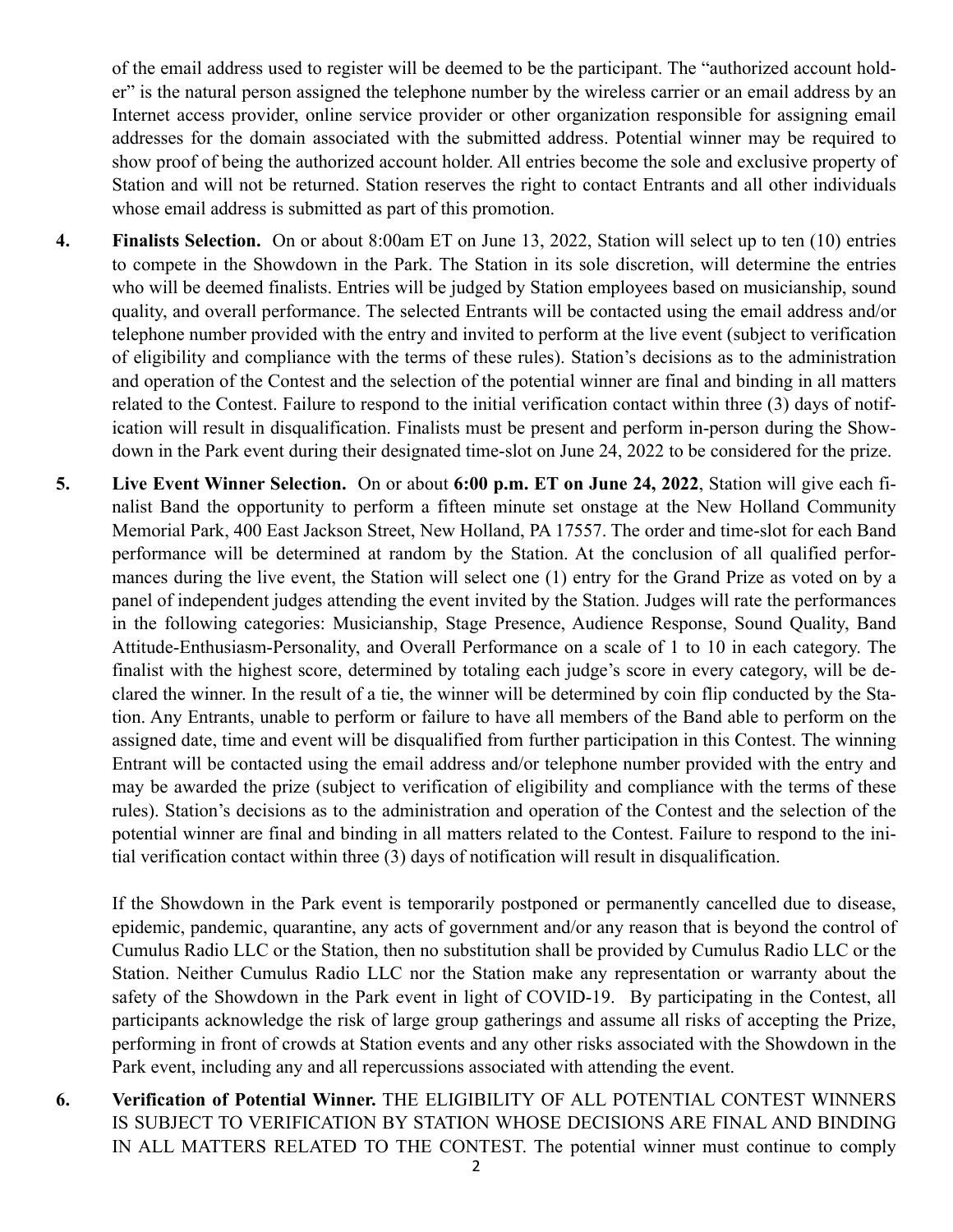with all terms and conditions of these Official Rules, and winning is contingent upon fulfilling all requirements. The potential winner may be notified by email and/or telephone call after the date of random drawing and/or winner determination. The potential winner will be required to sign and return to Station, within three (3) days of the date notice is sent, an affidavit of eligibility and a liability/publicity release (except where prohibited) in order to claim his/her prize, if applicable. A winner who returns the affidavit of eligibility and liability/publicity release will be deemed to have accepted the contest prize and thereafter will not be permitted to rescind their acceptance of the prize and/or return the prize. If a potential winner cannot be contacted, fails to sign and return the affidavit of eligibility and/or the liability/publicity release within the required time period (if applicable), or if the prize or prize notification is returned as undeliverable, potential winner forfeits prize. In the event that the potential winner of a prize is disqualified for any reason, Station may award the applicable prize to an alternate winner by random drawing from among all remaining eligible entries.

**7. Grand Prize.** One (1) winner will be selected at the conclusion of the Showdown at the Park contest, unless otherwise determined at the discretion of station personnel. The winner will be given the opportunity to perform a 20 minute set to open the Station's "I105 Fallfest Concert" on Sunday, October 9, 2022 at Maple Grove Raceway, 30 Stauffer Park Lane, Mohnton, PA 19540. Performance times and schedule to be determined by the Station. **AVERAGE RETAIL VALUE is Zero Dollars (\$0)**. Winner is responsible for all taxes associated with prize receipt and/or use. Odds of winning the Grand Prize depend on a number of factors including the number of eligible entries received during the Contest Period and Bands participating at any given time.

There is no substitution, transfer, or cash equivalent for prizes, except that the Station may, at its sole discretion and to the extent permitted by law, substitute prizes of comparable value or cash. The prizes are expressly limited to the item(s) listed above and do not include taxes, gratuities or any other expenses. Any tickets and/or gift certificates/cards awarded as part of a prize will be subject to the terms and conditions set forth by the issuer and are valid only on the date(s) printed on the tickets or gift certificates/cards. Other restrictions may apply.

If any prize or a portion of any prize is postponed, cancelled, or otherwise unavailable due to disease, epidemic, pandemic, quarantine, any acts of government and/or any reason that is beyond the control of Station or any Sponsor, then no substitution shall be provided. Station and any Sponsors make no representation or warranty about the safety of any prize. By accepting and using a prize, each winner acknowledges and assumes all risks of accepting and using the prize, and any other risks associated with the prize.

**8. Entrant Representations.** By submitting Registration Materials and being allowed to participate in the Contest, Entrant represents, warrants and agrees that:

(i). All Registration Materials and Contest Submissions provided by Entrant as part of the Contest, including but not limited to photographs, songs, video, biographical materials, graphics, and/or artwork (collectively "Judged Materials") are the original work of Entrant, and Entrant owns and controls all right, title and interest, including copyright, in and to content, the lyrics, music, arrangement and composition of such songs and/or music videos.

(ii). All persons having any rights, title and/or interest whatsoever with respect to any of the Judged Materials, or any elements thereof, or any supplemental materials that are not judged, have authorized the submission, public performance, written license, and other use of such materials by Entrant in this Contest, and have waived any applicable moral rights in such materials in favor of Entrant. The Judged Ma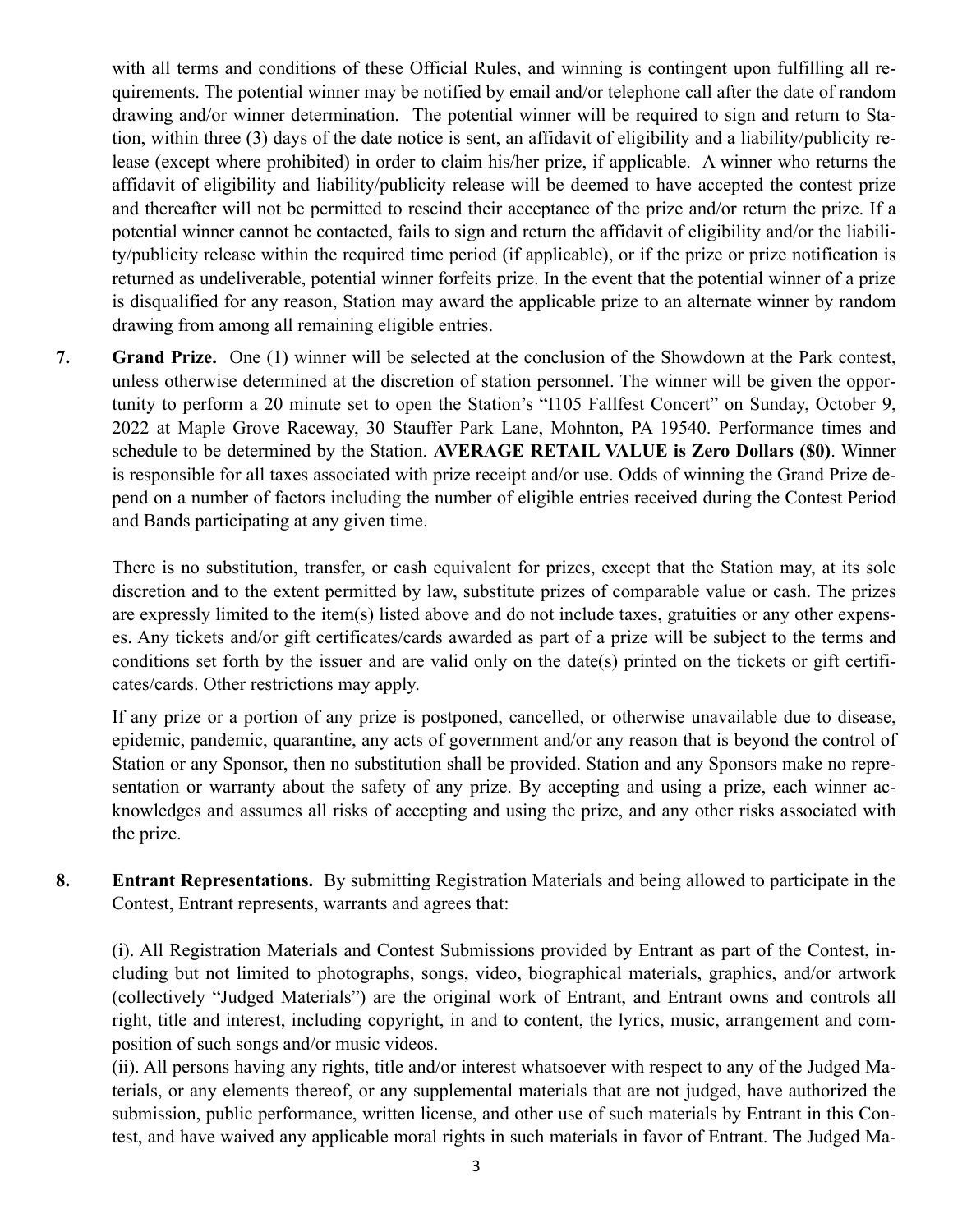terials and supplemental materials are referred to herein collectively as the "Creative Materials."

(iii). The use of Creative Materials as contemplated by these Official Rules will not infringe upon the intellectual property rights, or defame or invade the publicity or privacy rights, of any third party, living or deceased. If an Entrant is uncertain as to whether they can agree to these representations and warranties, they should confer with their legal counsel or other advisors. Sponsor reserves the right at its sole and absolute discretion to request proof in writing of any necessary authorizations, assignments or waivers required herein.

(iv). Entrant names and Creative Materials cannot include brand names, trademarks or service marks, trade names, logos or the intellectual property of any third parties. Entrant names and Creative Materials must be from an identifiable source. Any attempt to create a false identity, to impersonate any person or entity, or to make a false or misleading statement, or misrepresent an affiliation with any person or entity, may result in disqualification. Entrant names and Creative Materials must be in keeping with Station's positive image. Without limitation, Creative Materials that are deemed by Station, in its sole and absolute discretion, to be or to contain profanity, explicit sexuality, harmful, threatening, abusive, harassing, tortuous, defamatory, vulgar, obscene, or libelous content, or which encourages unlawful behavior, or which is hateful, or which is racially, ethnically or otherwise offensive or objectionable, or which portrays the Station in a negative fashion, may be disqualified. THIS REQUIREMENT IS STRICTLY EN-FORCED. NO PROFANITY MAY APPEAR IN OR BE HEARD ON ANY CREATIVE MATERIALS. (v). Station reserves the right at any time, in its sole and absolute discretion, to disqualify any Entrant whom Station believes, in its sole and absolute discretion, is not in compliance with these Official Rules, or has made a false or misleading statement on the Registration Form or otherwise, and reserves the right to pursue all other rights and remedies available at law in the event of such disqualification

**9. Use/Ownership.** With respect to the use and ownership of all Judged Materials, each Entrant acknowledges and agrees as follows:

(i). The rights of each Entrant and Sponsor shall be established by the terms of these Official Rules and by the contents of any releases entered into as required by these Official Rules.

(ii). Except to the extent prohibited by law, by participating in the Contest, each Entrant agrees that Station and its designees may use, publish, videotape, broadcast, distribute and display all elements of Entrant's Judged Materials during the Contest and thereafter, as well as each Entrant's name, biographical information (including hometown and state), statements, voice, photographs and other likeness, in whole or in part, in any and all media either now or hereafter known, in perpetuity throughout the universe, solely in connection with advertising, promoting and conducting this Contest, without notification and without compensation of any kind to any Solo Artist or Band member or any third party. Station reserves all rights in perpetuity, including without limitation, the right to reproduce, alter, amend, edit, modify, crop, distribute and otherwise use the Judged Materials and any other videos and recordings made of the Entrant's performances during the Contest in connection with advertising, promoting and conducting this Contest and the Station in any media now known or hereinafter created.

(iii). Station does not undertake to consider the Judged Materials in confidence and Station has not made any prior inducements, promises or representations to the Entrants regarding the Judged Materials other than as set forth in the Official Rules.

(iv). Participation by each Entrant in this Contest, and the accompanying submission of each Entrant's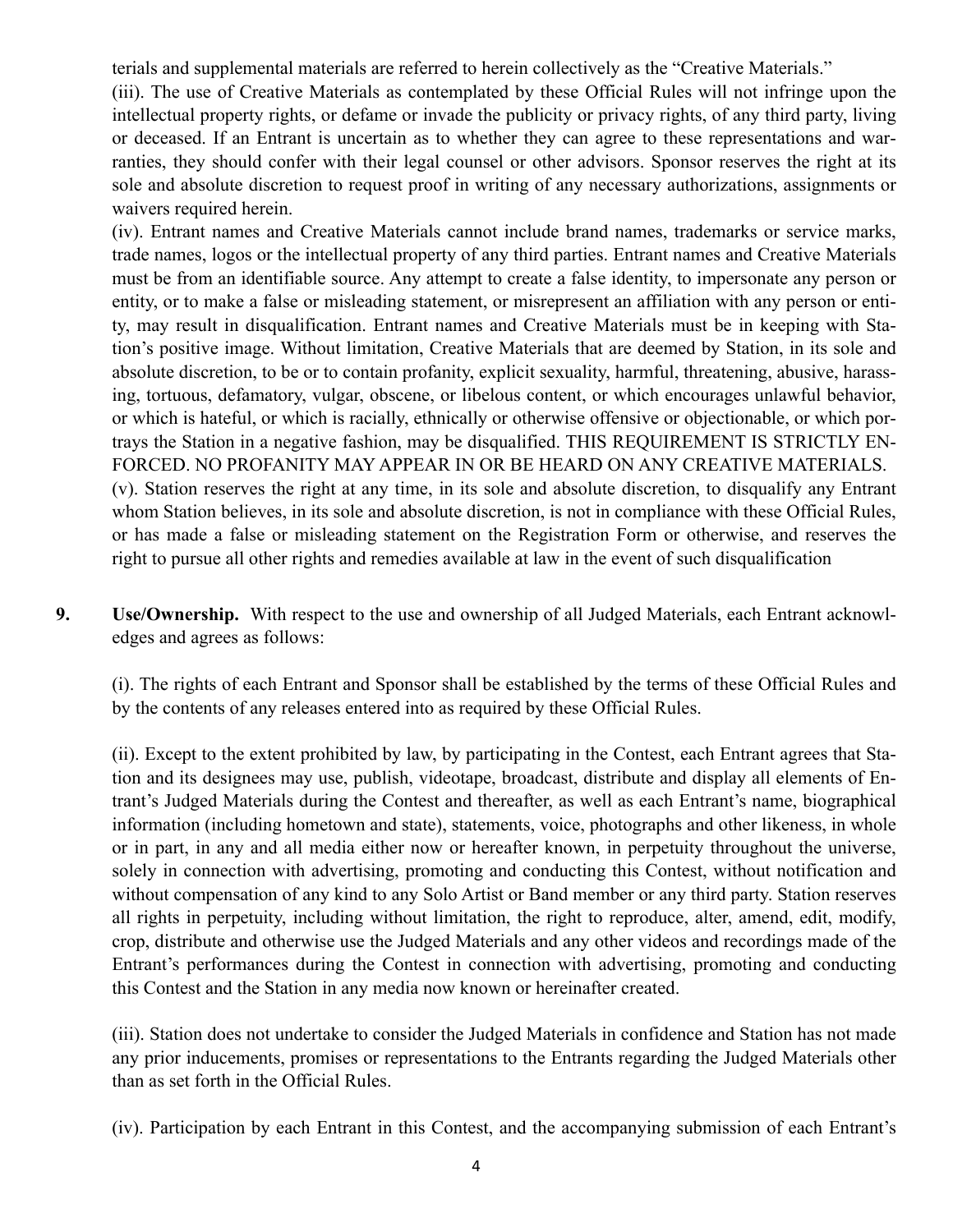Judged Materials to Station, shall in no way limit or restrict Station's rights with respect to, or the use of, Judged Materials submitted by other Entrants, or otherwise developed, created or used by Station, both prior to and after the submission of each Entrant's Judged Materials herein, and Station shall have no obligation to any Entrant with respect to such other Judged Materials. Accordingly, each Entrant acknowledges that Sponsor's use of other material containing elements similar to or identical with those contained in Entrant's Judged Materials shall not entitle the competing Entrant to any compensation if Sponsor has an independent right to use such other materials.

- **10. Entry Conditions and Release.** By entering, each entrant agrees to: (a) comply with and be bound by these Official Rules and the decisions of the Station, which are binding and final in all matters relating to this Contest; (b) release and hold harmless Station, Cumulus Media New Holdings Inc., and each of their affiliated companies, participating sponsors, the prize suppliers and any other organizations responsible for sponsoring, fulfilling, administering, advertising or promoting the Contest, and each of their respective past and present officers, directors, employees, agents and representatives (collectively, the "Released Parties") from and against any and all claims, expenses, and liability, including but not limited to negligence and damages of any kind to persons and property, including but not limited to invasion of privacy (under appropriation, intrusion, public disclosure of private facts, false light in the public eye or other legal theory), defamation, slander, libel, violation of right of publicity, infringement of trademark, copyright or other intellectual property rights, property damage, or death or personal injury arising out of or relating to a entrant's entry, creation of an entry or submission of an entry, participation in the Contest, acceptance or use or misuse of prize (including any travel or activity related thereto) and/or the broadcast, exploitation or use of entry; and (c) indemnify, defend and hold harmless the Released Parties from and against any and all claims, expenses, and liabilities (including reasonable attorneys' fees) arising out of or relating to an entrant's participation in the Contest and/or entrant's acceptance, use, non-use or misuse of the prize.
- **11. Publicity.** Participation in the Contest constitutes entrant's consent to use by the Station and its agent of entrant's name, likeness, photograph, voice, opinions, entry, and/or biographical information (including hometown and state) for promotional purposes in any media, worldwide, without further payment or consideration, unless otherwise prohibited by law.
- **12. Taxes.** All State, Local, Federal and/or other taxes, duties, tariffs, title fees, licensing fees, or other fees for prizes awarded become the sole responsibility of the winner. All those who win a prize or prizes valued \$600 or more in any given year will be issued an IRS Form 1099 to report their winnings.
- **13. General Conditions.** Station reserves the right to cancel, suspend and/or modify the Contest, or any part of it, if any fraud, technical failures or any other factor beyond Station's reasonable control impairs the integrity or proper functioning of the Contest, as determined by Station in its sole discretion. Station reserves the right in its sole discretion to disqualify any individual it finds to be tampering with the entry process or the operation of the Contest or to be acting in violation of these Official Rules or acting in an unsportsmanlike or disruptive manner. Any attempt by any person to deliberately undermine the legitimate operation of the Contest may be a violation of criminal and civil law, and, should such an attempt be made, Station reserves the right to seek damages from any such person to the fullest extent permitted by law. Station's failure to enforce any term of these Official Rules shall not constitute a waiver of that provision.
- **14. Limitations of Liability.** The Released Parties are not responsible for: (a) any incorrect or inaccurate information, whether caused by Station, entrants, printing errors or by any of the equipment or programming associated with or utilized in the Contest; (b) technical failures of any kind, including but not limited to malfunctions, interruptions, or disconnections in phone lines or network hardware or software;